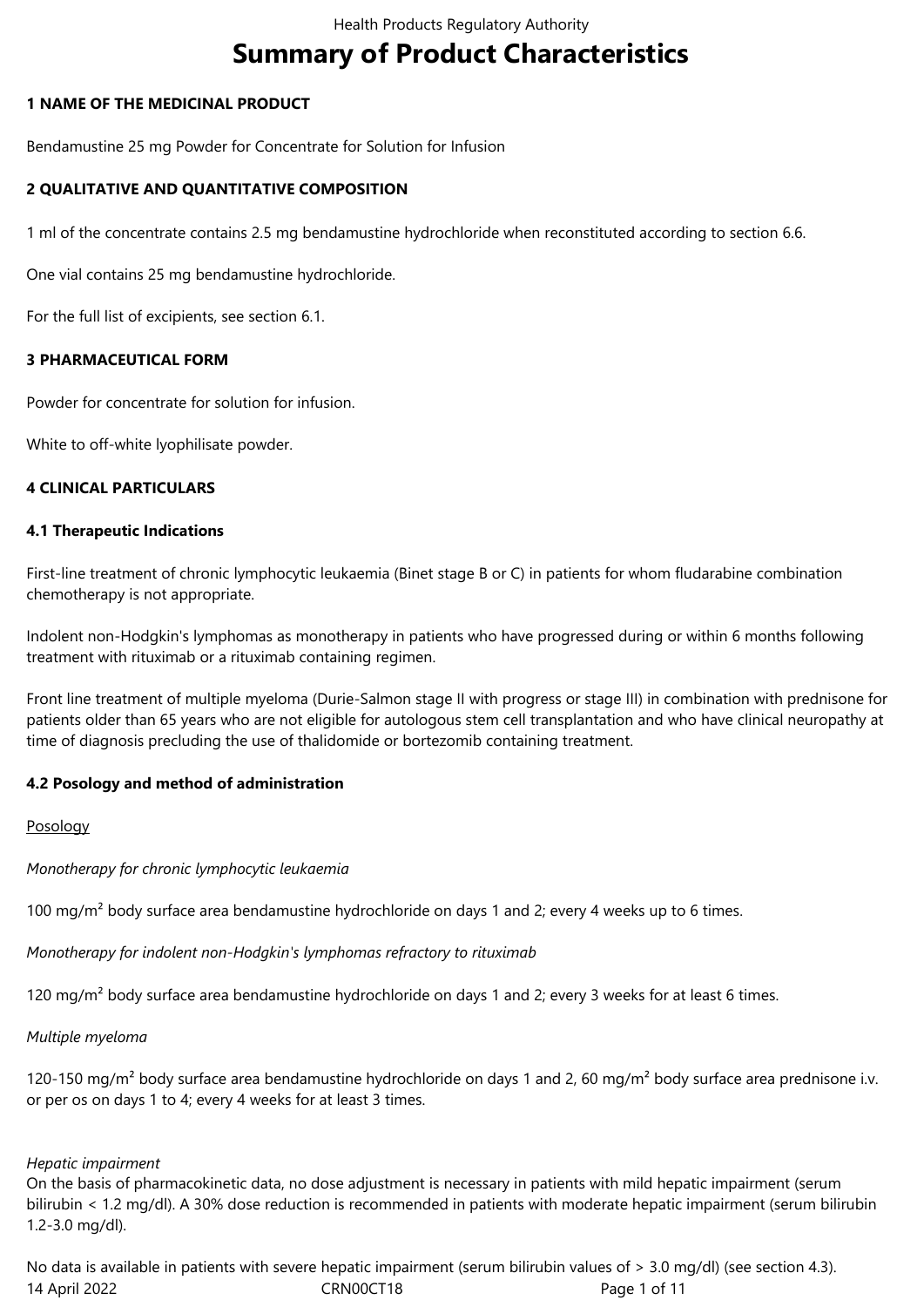# *Renal impairment*

On the basis of pharmacokinetic data, no dose adjustment is necessary in patients with a creatinine clearance of > 10 ml/min. Experience in patients with severe renal impairment is limited.

## *Paediatric population*

The safety and efficacy of bendamustine hydrochloride in children have not yet been established. Current available data is not sufficient to make a recommendation on posology.

*Elderly patients* 

There is no evidence that dose adjustments are necessary in elderly patients (see section 5.2).

# Method of administration

For intravenous infusion over 30‑60 minutes (see section 6.6).

Infusion must be administered under the supervision of a physician qualified and experienced in the use of chemotherapeutic agents.

Poor bone marrow function is related to increased chemotherapy-induced haematological toxicity. Treatment should not be started if leukocyte and/or platelet values dropped to < 3,000 /µl or < 75,000 /µl, respectively (see section 4.3).

Treatment should be terminated or delayed if leukocyte and/or platelet values dropped to < 3,000 /µl or < 75,000 /µl, respectively. Treatment can be continued after leukocyte values have increased to  $>$  4,000 /µl and platelet values to  $>$ 100,000 /µl.

The leukocyte and platelet Nadir is reached after 14‑20 days with regeneration after 3‑5 weeks. During therapy free intervals strict monitoring of the blood count is recommended (see section 4.4).

In case of non-haematological toxicity dose reductions have to be based on the worst CTC grades in the preceding cycle. A 50% dose reduction is recommended in case of CTC grade 3 toxicity. An interruption of treatment is recommended in case of CTC grade 4 toxicity.

If a patient requires a dose modification the individually calculated reduced dose must be given on day 1 and 2 of the respective treatment cycle.

For instructions on reconstitution and dilution of the medicinal product before administration, see section 6.6.

# **4.3 Contraindications**

- Hypersensitivity to the active substance or to any of the excipients listed in section 6.1.
- During breast feeding.
- Severe hepatic impairment (serum bilirubin > 3.0 mg/dl).
- Jaundice.
- Severe bone marrow suppression and severe blood count alterations (leukocyte and/or platelet values dropped to
- $<$  3,000 /µl or  $<$  75,000 /µl, respectively).
- Major surgery less than 30 days before start of treatment.
- Infections, especially involving leukocytopenia.
- Yellow fever vaccination.

## **4.4 Special warnings and precautions for use**

## **Myelosuppression**

Patients treated with bendamustine hydrochloride may experience myelosuppression. In the event of treatment-related myelosuppression, leukocytes, platelets, haemoglobin, and neutrophils must be monitored at least weekly. Prior to the initiation of the next cycle of therapy, the following parameters are recommended: Leukocyte and/or platelet values > 4,000/µl or  $> 100,000/\mu$ l, respectively.

## Infections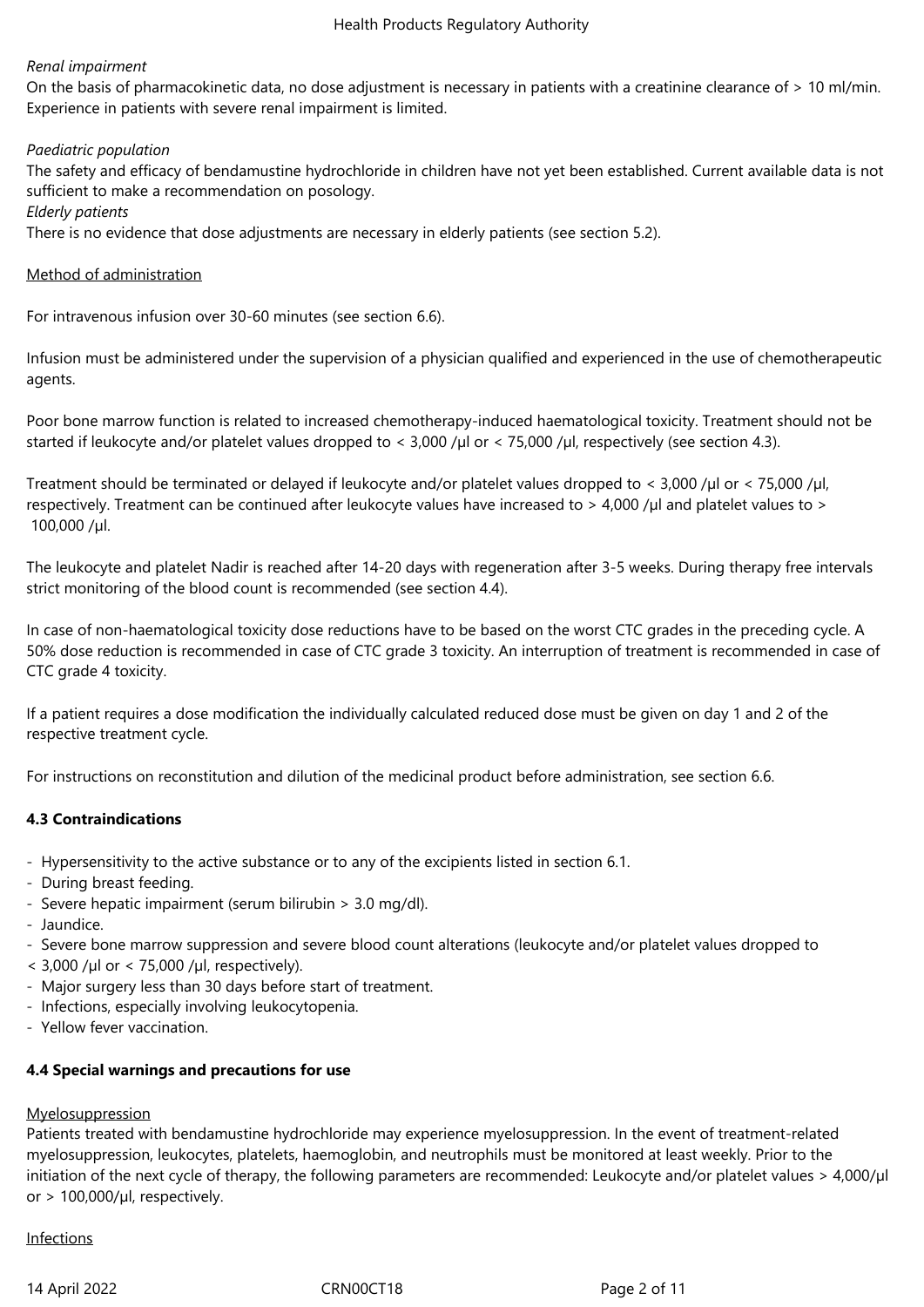Serious and fatal infections have occurred with bendamustine hydrochloride, including bacterial (sepsis, pneumonia) and opportunistic infections such as *Pneumocystis jirovecii* pneumonia (PJP), varicella zoster virus (VZV) and cytomegalovirus (CMV). Cases of progressive multifocal leukoencephalopathy (PML) including fatal ones have been reported following the use of bendamustine mainly in combination with rituximab or obinutuzumab. Treatment with bendamustine hydrochloride may cause prolonged lymphocytopenia (< 600/µl) and low CD4-positive T-cell (T-helper cell) counts (< 200/μl) for at least 7–9 months after the completion of treatment. Lymphocytopenia and CD4-positive T-cell depletion are more pronounced when bendamustine hydrochloride is combined with rituximab. Patients with lymphopenia and low CD4-positive T-cell count following treatment with bendamustine hydrochloride are more susceptible to (opportunistic) infections. In case of low CD4‑positive T‑cell counts (<200/μl) *Pneumocystis jirovecii* pneumonia (PJP) prophylaxis should be considered. All patients should be monitored for respiratory signs and symptoms throughout treatment. Patients should be advised to report new signs of infection, including fever or respiratory symptoms promptly. Discontinuation of bendamustine hydrochloride should be considered if there are signs of (opportunistic) infections.

Consider PML in the differential diagnosis in patients with new or worsening neurological, cognitive or behavioural signs or symptoms. If PML is suspected then appropriate diagnostic evaluations should be undertaken and treatment suspended until PML is excluded.

#### Hepatitis B reactivation

Reactivation of hepatitis B in patients who are chronic carriers of this virus has occurred after these patients received bendamustine hydrochloride. Some cases resulted in acute hepatic failure or a fatal outcome. Patients should be tested for HBV infection before initiating treatment with bendamustine hydrochloride. Experts in liver disease and in the treatment of hepatitis B should be consulted before treatment is initiated in patients with positive hepatitis B tests (including those with active disease) and for patients who test positive for HBV infection during treatment. Carriers of HBV who require treatment with bendamustine hydrochloride should be closely monitored for signs and symptoms of active HBV infection throughout therapy and for several months following termination of therapy (see section 4.8).

#### Skin reactions

A number of skin reactions have been reported. These events have included rash, severe cutaneous reactions and bullous exanthema. Cases of Stevens – Johnson syndrome (SJS), Toxic Epidermal Necrolysis (TEN) and Drug Reaction with Eosinophilia and Systemic Symptoms (DRESS), some fatal, have been reported with the use of bendamustine hydrochloride. Patients should be advised of the signs and symptoms of these reactions by their prescribers and should be told to seek medical attention immediately if they develop these symptoms. Some events occurred when bendamustine hydrochloride was given in combination with other anticancer agents, so the precise relationship is uncertain. When skin reactions occur, they may be progressive and increase in severity with further treatment. If skin reactions are progressive, bendamustine hydrochloride should be withheld or discontinued. For severe skin reactions with suspected relationship to bendamustine hydrochloride, treatment should be discontinued.

## Non-melanoma skin cancer

In clinical studies, an increased risk for non-melanoma skin cancers (basal cell carcinoma and squamous cell carcinoma) has been observed in patients treated with bendamustine containing therapies. Periodic skin examination is recommended for all patients, particularly those with risk factors for skin cancer.

## Cardiac disorders

During treatment with bendamustine hydrochloride the concentration of potassium in the blood of patients with cardiac disorders must be closely monitored and potassium supplement must be given when  $K^* < 3.5$  mEq/l, and ECG measurement must be performed.

Fatal cases of myocardial infarction and cardiac failure have been reported with bendamustine hydrochloride treatment. Patients with concurrent or history of cardiac disease should be observed closely.

#### Nausea, vomiting

An antiemetic may be given for the symptomatic treatment of nausea and vomiting.

# Tumour lysis syndrome

Tumour lysis syndrome (TLS) associated with bendamustine hydrochloride treatment has been reported in patients in clinical trials. The onset tends to be within 48 hours of the first dose of bendamustine hydrochloride and, without intervention, may lead to acute renal failure and death. Preventive measures such as adequate hydration, close monitoring of blood chemistry, particularly potassium and uric acid levels, and the use of hypouricemic agents (allopurinol and rasburicase) should be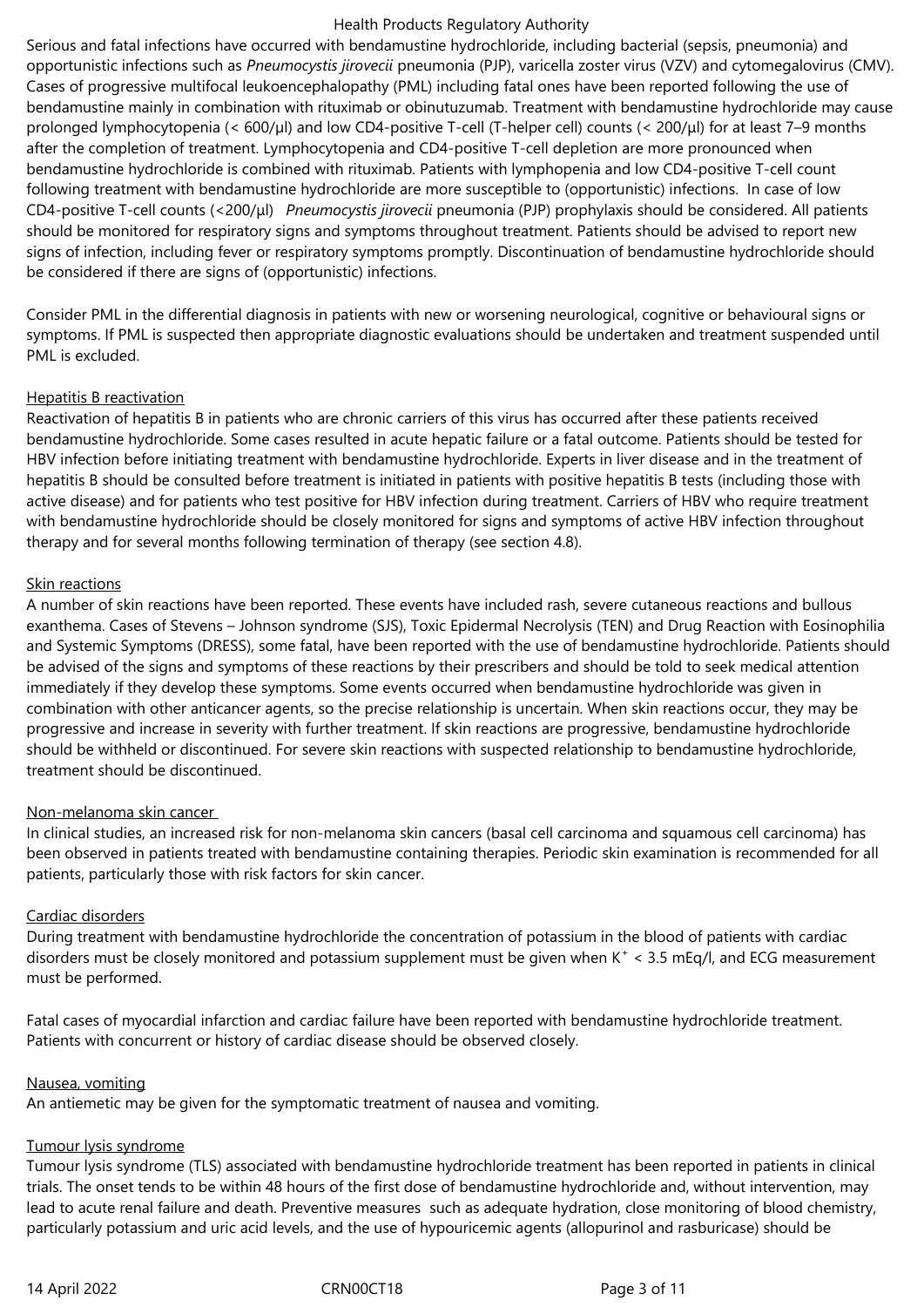considered prior to therapy. There have been a few cases of Stevens‑Johnson Syndrome and Toxic Epidermal Necrolysis reported when bendamustine and allopurinol were administered concomitantly.

# **Anaphylaxis**

Infusion reactions to bendamustine hydrochloride have occurred commonly in clinical trials. Symptoms are generally mild and include fever, chills, pruritus and rash. In rare instances severe anaphylactic and anaphylactoid reactions have occurred. Patients must be asked about symptoms suggestive of infusion reactions after their first cycle of therapy. Measures to prevent severe reactions, including antihistamines, antipyretics and corticosteroids must be considered in subsequent cycles in patients who have previously experienced infusion reactions.

Patients who experienced Grade 3 or worse allergic-type reactions were typically not re-challenged.

# Contraception

Bendamustine hydrochloride is teratogenic and mutagenic.

Women should not become pregnant during treatment. Male patients should not father a child during and up to 6 months after treatment. They should seek advice about sperm conservation prior to treatment with bendamustine hydrochloride because of possible irreversible infertility.

## Extravasation

An extravasal injection should be stopped immediately. The needle should be removed after a short aspiration. Thereafter the affected area of tissue should be cooled. The arm should be elevated. Additional treatments like the use of corticosteroids are not of clear benefit.

# **4.5 Interaction with other medicinal products and other forms of interactions**

No *in vivo* interaction studies have been performed.

When bendamustine hydrochloride is combined with myelosuppressive agents, the effect of bendamustine hydrochloride and/or the co-administered medicinal products on the bone marrow may be potentiated. Any treatment reducing the patient's performance status or impairing bone marrow function can increase the toxicity of bendamustine hydrochloride.

Combination of bendamustine hydrochloride with ciclosporin or tacrolimus may result in excessive immunosuppression with risk of lymphoproliferation.

Cytostatics can reduce antibody formation following live‑virus vaccination and increase the risk of infection which may lead to fatal outcome. This risk is increased in subjects who are already immunosuppressed by their underlying disease.

Bendamustine metabolism involves cytochrome P450 (CYP) 1A2 isoenzyme (see section 5.2). Therefore, the potential for interaction with CYP1A2 inhibitors such as fluvoxamine, ciprofloxacin, acyclovir and cimetidine exists.

## *Paediatric population*

Interaction studies have only been performed in adults.

# **4.6 Fertility, pregnancy and lactation**

## **Pregnancy**

There are insufficient data from the use of bendamustine hydrochloride in pregnant women. In nonclinical studies bendamustine hydrochloride was embryo-/fetolethal, teratogenic and genotoxic (see section 5.3). During pregnancy bendamustine hydrochloride should not be used unless clearly necessary. The mother should be informed about the risk to the foetus. If treatment with bendamustine hydrochloride is absolutely necessary during pregnancy or if pregnancy occurs during treatment, the patient should be informed about the risks for the unborn child and be monitored carefully. The possibility of genetic counselling should be considered.

## Fertility

Women of childbearing potential must use effective methods of contraception both before and during bendamustine therapy.

Men being treated with bendamustine hydrochloride are advised not to father a child during and for up to 6 months following cessation of treatment. Advice on conservation of sperm should be sought prior to treatment because of the possibility of irreversible infertility due to therapy with bendamustine hydrochloride.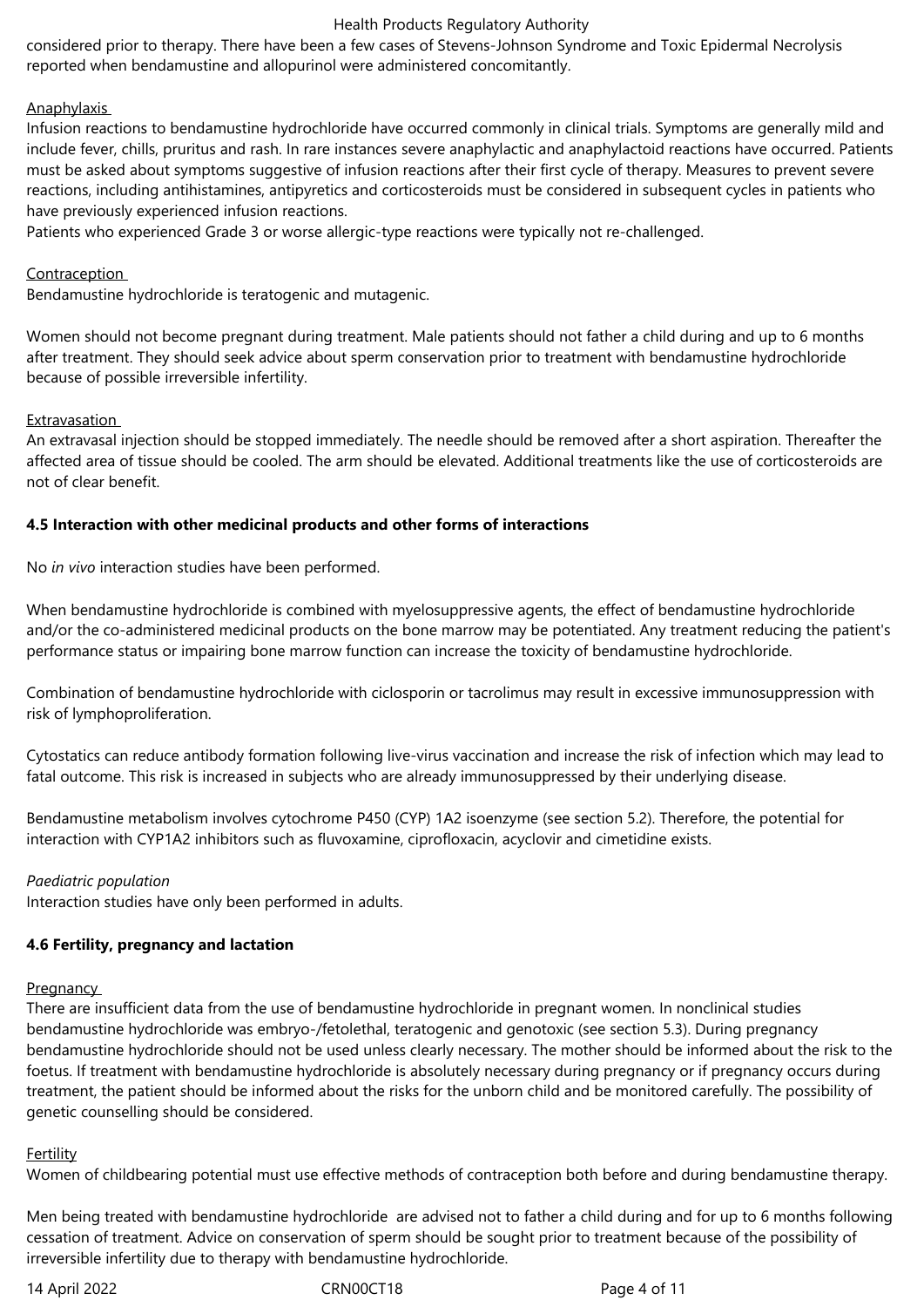# Breast-feeding

It is not known whether bendamustine hydrochloride passes into the breast milk, therefore, bendamustine hydrochloride is contraindicated during breast feeding (see section 4.3). Breast feeding must be discontinued during treatment with bendamustine hydrochloride.

# **4.7 Effects on ability to drive and use machines**

Bendamustine has major influence on the effects on the ability to drive and use machines. Ataxia, peripheral neuropathy and somnolence have been reported during treatment with bendamustine hydrochloride (see section 4.8). Patients should be instructed that if they experience these symptoms they should avoid potentially hazardous tasks such as driving and using machines.

# **4.8 Undesirable effects**

The most common adverse reactions with bendamustine hydrochloride are haematological adverse reactions (leukopenia, thrombopenia), dermatologic toxicities (allergic reactions), constitutional symptoms (fever), gastrointestinal symptoms (nausea, vomiting).

The table below reflects the data obtained with bendamustine hydrochloride.

| <b>MedDRA</b><br>system organ<br>class                                                | Very common<br>$\geq 1/10$                                                                                                | Common<br>≥1/100 to<br>1/10             | <b>Uncommon</b><br>≥1/1,000 to<br>< 1/100                 | Rare<br>≥1/10,000 to<br>$<$ 1/1,000                    | <b>Very rare</b><br>$<$ 1/10, 000                                                                                                                            | <b>Not known</b><br>(cannot be<br>estimated<br>from the<br>available<br>data) |
|---------------------------------------------------------------------------------------|---------------------------------------------------------------------------------------------------------------------------|-----------------------------------------|-----------------------------------------------------------|--------------------------------------------------------|--------------------------------------------------------------------------------------------------------------------------------------------------------------|-------------------------------------------------------------------------------|
| Infections and<br>infestations                                                        | <b>Infection NOS</b><br>Including<br>Opportunistic<br>infection e.g.<br>Herpes zoster,<br>cytomegalovirus,<br>hepatitis B |                                         | Pneumocystis<br>jirovecii<br>pneumonia                    | Sepsis                                                 | Pneumonia<br>primary atypical                                                                                                                                |                                                                               |
| Neoplasms<br>benign,<br>malignant and<br>unspecified<br>(including cyst<br>and polyp) |                                                                                                                           | Tumour lysis<br>syndrome                | Myelodysplastic<br>syndrome,<br>acute myeloid<br>leukemia |                                                        |                                                                                                                                                              |                                                                               |
| <b>Blood and</b><br>lymphatic<br>system<br>disorders                                  | Leukopenia NOS,<br>Thrombocytopenia,<br>Lymphopenia                                                                       | Haemorrhage,<br>Anaemia,<br>Neutropenia | Pancytopenia                                              | Bone marrow<br>failure                                 | Haemolysis                                                                                                                                                   |                                                                               |
| Immune system<br>disorders                                                            |                                                                                                                           | Hypersensitivity<br><b>NOS</b>          |                                                           | Anaphylactic<br>reaction,<br>Anaphylactoid<br>reaction | Anaphylactic<br>shock                                                                                                                                        |                                                                               |
| Nervous system<br>disorders                                                           | Headache                                                                                                                  | Insomnia,<br><b>Dizziness</b>           |                                                           | Somnolence,<br>Aphonia                                 | Dysgeusia,<br>Paraesthesia,<br>Peripheral<br>sensory<br>neuropathy,<br>Anticholinergic<br>syndrome,<br>Neurological<br>disorders,<br>Ataxia,<br>Encephalitis |                                                                               |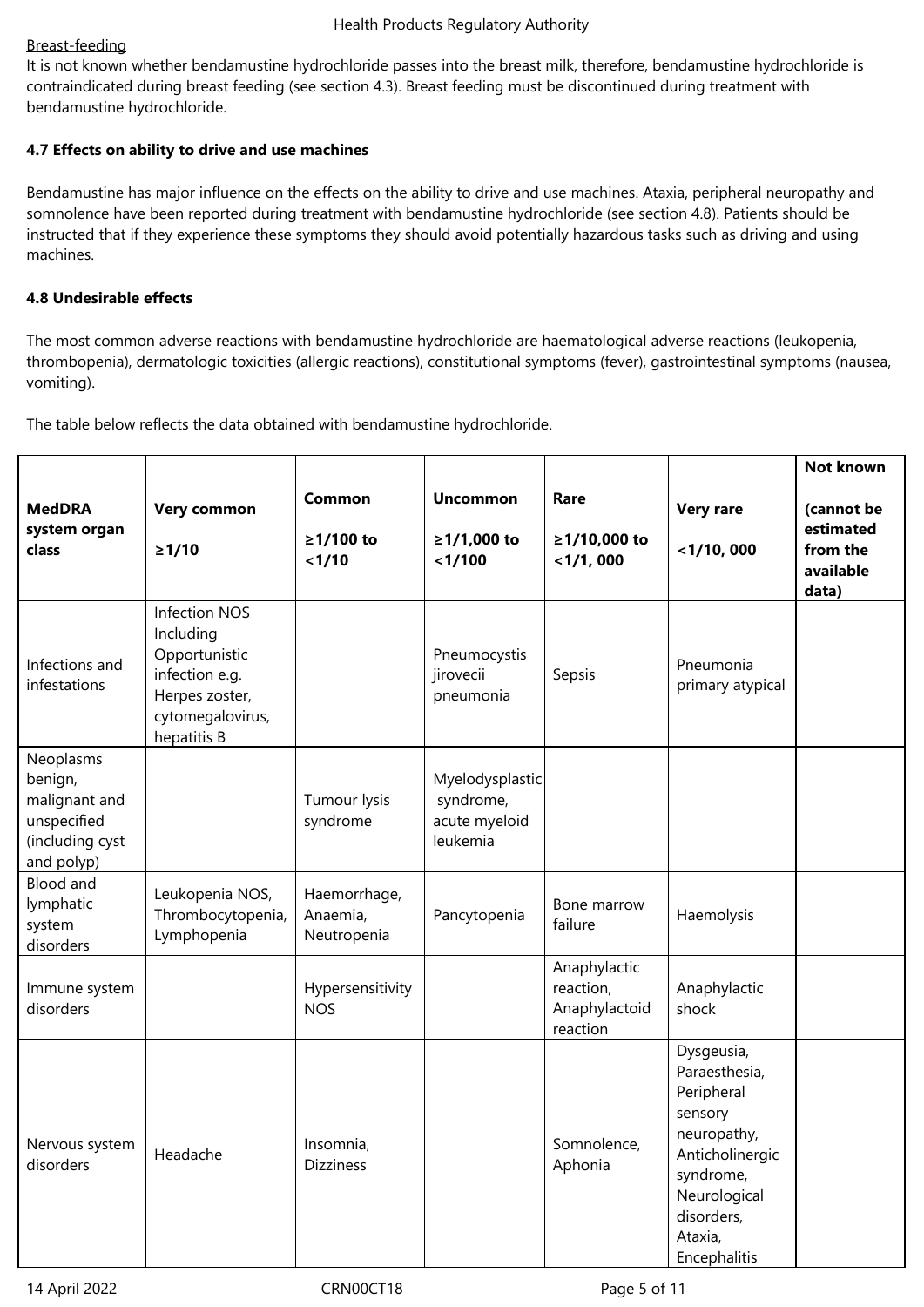| Cardiac<br>disorders                                          |                                                                   | Cardiac<br>dysfunction,<br>such as<br>palpitations,<br>angina pectoris,<br>Arrhythmia                           | Pericardial<br>effusion,<br>Myocardial<br>infarction,<br>Cardiac failure |                                                                                  | Tachycardia                                                      | Atrial<br>fibrillation                                                                                                                                       |
|---------------------------------------------------------------|-------------------------------------------------------------------|-----------------------------------------------------------------------------------------------------------------|--------------------------------------------------------------------------|----------------------------------------------------------------------------------|------------------------------------------------------------------|--------------------------------------------------------------------------------------------------------------------------------------------------------------|
| Vascular<br>disorders                                         |                                                                   | Hypotension,<br>Hypertension                                                                                    |                                                                          | Acute<br>circulatory<br>failure                                                  | Phlebitis                                                        |                                                                                                                                                              |
| Respiratory,<br>thoracic and<br>mediastinal<br>disorders      |                                                                   | Pulmonary<br>dysfunction                                                                                        |                                                                          |                                                                                  | Pulmonary<br>fibrosis                                            | Pneumonitis,<br>Pulmonary<br>alveolar<br>haemorrhage                                                                                                         |
| Gastrointestinal<br>disorders                                 | Nausea, Vomiting                                                  | Diarrhoea,<br>Constipation,<br>Stomatitis                                                                       |                                                                          |                                                                                  | Haemorrhagic<br>oesophagitis,<br>Gastrointestinal<br>haemorrhage |                                                                                                                                                              |
| Hepatobiliary<br>disorders                                    |                                                                   |                                                                                                                 |                                                                          |                                                                                  |                                                                  | Hepatic<br>failure                                                                                                                                           |
| Skin and<br>subcutaneous<br>tissue disorders                  |                                                                   | Alopecia, Skin<br>disorders NOS,<br>Urticaria                                                                   |                                                                          | Erythema,<br>Dermatitis,<br>Pruritus,<br>Maculopapular<br>Rash,<br>Hyperhidrosis |                                                                  | Stevens-John<br>son<br>syndrome,<br>Toxic<br>Epidermal<br>Necrolysis<br>(TEN), Drug<br>reaction with<br>eosinophilia<br>and systemic<br>symptoms<br>(DRESS)* |
| Reproductive<br>system and<br>breast disorders                |                                                                   | Amenorrhea                                                                                                      |                                                                          |                                                                                  | Infertility                                                      |                                                                                                                                                              |
| General<br>disorders and<br>administration<br>site conditions | Mucosal<br>inflammation,<br>Fatigue, Pyrexia                      | Pain, Chills,<br>Dehydration,<br>Anorexia                                                                       |                                                                          |                                                                                  | Multi organ<br>failure                                           |                                                                                                                                                              |
| Investigations                                                | Haemoglobin<br>decrease,<br>Creatinine increase,<br>Urea increase | AST increase,<br>ALT increase,<br>Alkaline<br>phosphatase<br>increase,<br>Bilirubin<br>increase,<br>Hypokalemia |                                                                          |                                                                                  |                                                                  |                                                                                                                                                              |
| Renal and<br>urinary<br>disorders                             |                                                                   |                                                                                                                 |                                                                          |                                                                                  |                                                                  | Renal failure                                                                                                                                                |

NOS = Not otherwise specified

\*=combination therapy with rituximab

Description of selected adverse reactions

There have been isolated reports of necrosis after accidental extra-vascular administration and tumour lysis syndrome and anaphylaxis.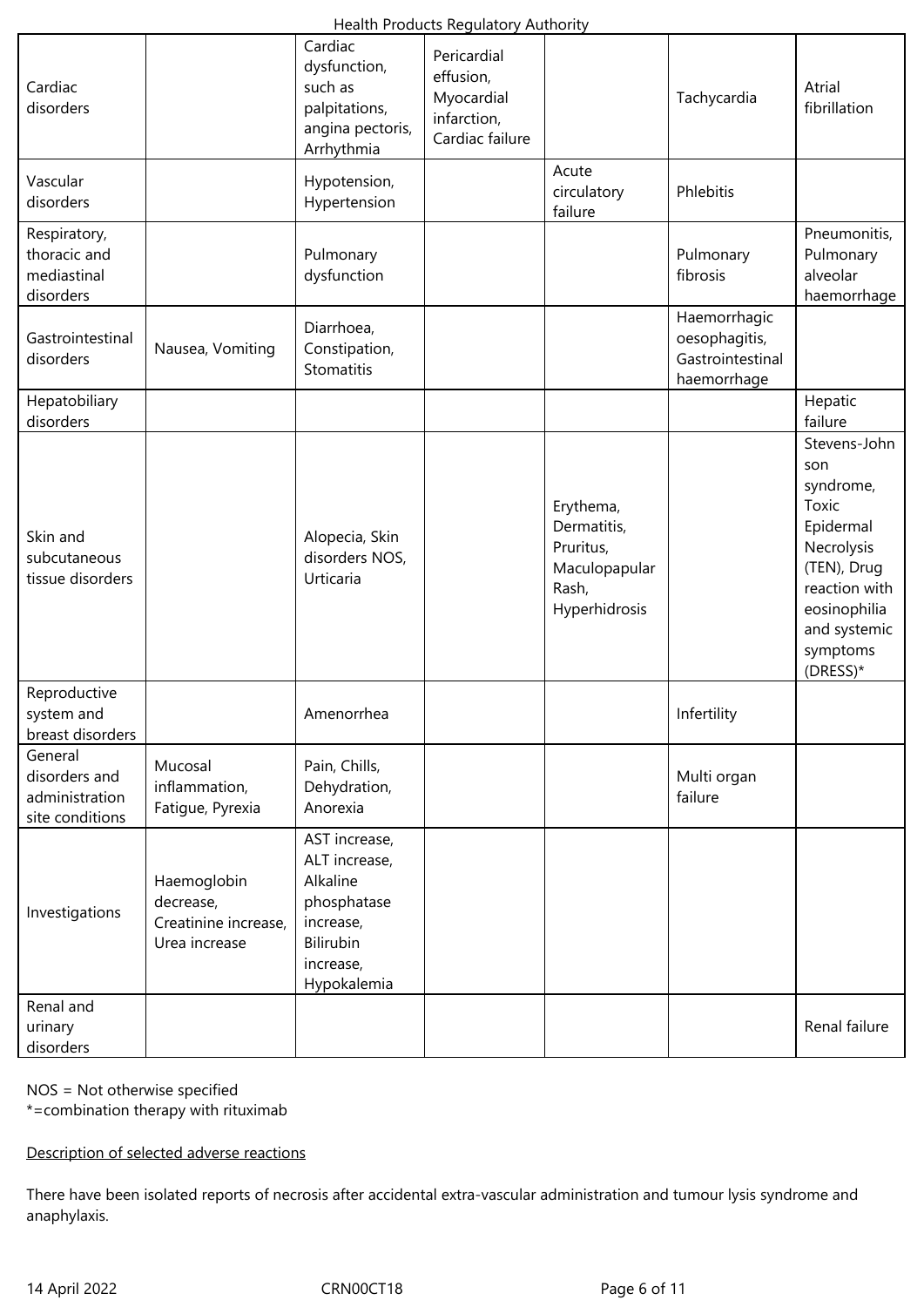The risk of myelodysplastic syndrome and acute myeloid leukaemias is increased in patients treated with alkylating agents (including bendamustine). The secondary malignancy may develop several years after chemotherapy has been discontinued.

# Reporting of suspected adverse reactions

Reporting suspected adverse reactions after authorisation of the medicinal product is important. It allows continued monitoring of the benefit/risk balance of the medicinal product. Healthcare professionals are asked to report any suspected adverse reactions via HPRA Pharmacovigilance, Website: www.hpra.ie

# **4.9 Overdose**

After application of a 30 min infusion of bendamustine hydrochloride once every 3 weeks the maximum tolerated dose (MTD) was 280 mg/m<sup>2</sup>. Cardiac events of CTC grade 2 which were compatible with ischaemic ECG changes occurred which were regarded as dose limiting.

In a subsequent study with a 30 min infusion of bendamustine hydrochloride at day 1 and 2 every 3 weeks the MTD was found to be 180 mg/m<sup>2</sup>. The dose limiting toxicity was grade 4 thrombocytopenia. Cardiac toxicity was not dose limiting with this schedule.

## Counter measures

There is no specific antidote. Bone marrow transplantation and transfusions (platelets, concentrated erythrocytes) may be made or haematological growth factors may be given as effective countermeasures to control haematological side effects.

Bendamustine hydrochloride and its metabolites are dialyzable to a small extent.

# **5 PHARMACOLOGICAL PROPERTIES**

## **5.1 Pharmacodynamic properties**

Pharmacotherapeutic group: Antineoplastic agents, alkylating agents, ATC code: L01AA09

Bendamustine hydrochloride is an alkylating antitumour agent with unique activity. The antineoplastic and cytocidal effect of bendamustine hydrochloride is based essentially on a cross-linking of DNA single and double strands by alkylation. As a result, DNA matrix functions and DNA synthesis and repair are impaired. The antitumour effect of bendamustine hydrochloride has been demonstrated by several *in vitro* studies in different human tumour cell lines (breast cancer, non-small cell and small cell lung cancer, ovarian carcinoma and different leukaemia) and *in vivo* in different experimental tumour models with tumours of mouse, rat and human origin (melanoma, breast cancer, sarcoma, lymphoma, leukaemia and small cell lung cancer).

Bendamustine hydrochloride showed an activity profile in human tumour cell lines different to that of other alkylating agents. The active substance revealed no or very low cross-resistance in human tumour cell lines with different resistance mechanisms at least in part due to a comparatively persistent DNA interaction. Additionally, it was shown in clinical studies that there is no complete cross-resistance of bendamustine with anthracyclines, alkylating agents or rituximab. However, the number of assessed patients is small.

## Chronic lymphocytic leukaemia

The indication for use in chronic lymphocytic leukaemia is supported by a single open label study comparing bendamustine with chlorambucil. In the prospective, multi-centre, randomised study, 319 previously untreated patients with chronic lymphocytic leukaemia stage Binet B or C requiring therapy were included. The first line therapy with bendamustine hydrochloride 100 mg/m<sup>2</sup> i.v. on days 1 and 2 (BEN) was compared to treatment with chlorambucil 0.8 mg/kg days 1 and 15 (CLB) for 6 cycles in both arms. Patients received allopurinol in order to prevent tumour lysis syndrome.

Patients with BEN had a significantly longer median progression free survival than patients with CLB treatment (21.5 versus 8.3 months,  $p < 0.0001$  in the latest follow-up). Overall survival was not statistically significantly different (median not reached). The median duration of remission was 19 months with BEN and 6 months with CLB treatment ( $p < 0.0001$ ). The safety evaluation in both treatment arms did not reveal any unexpected undesirable effects in nature and frequency. The dose of BEN was reduced in 34% of the patients. Treatment with BEN was discontinued in 3.9% of patients due to allergic reactions.

## Indolent non‑Hodgkin's lymphomas

The indication for indolent non-Hodgkin's lymphomas relied on two uncontrolled phase II trials.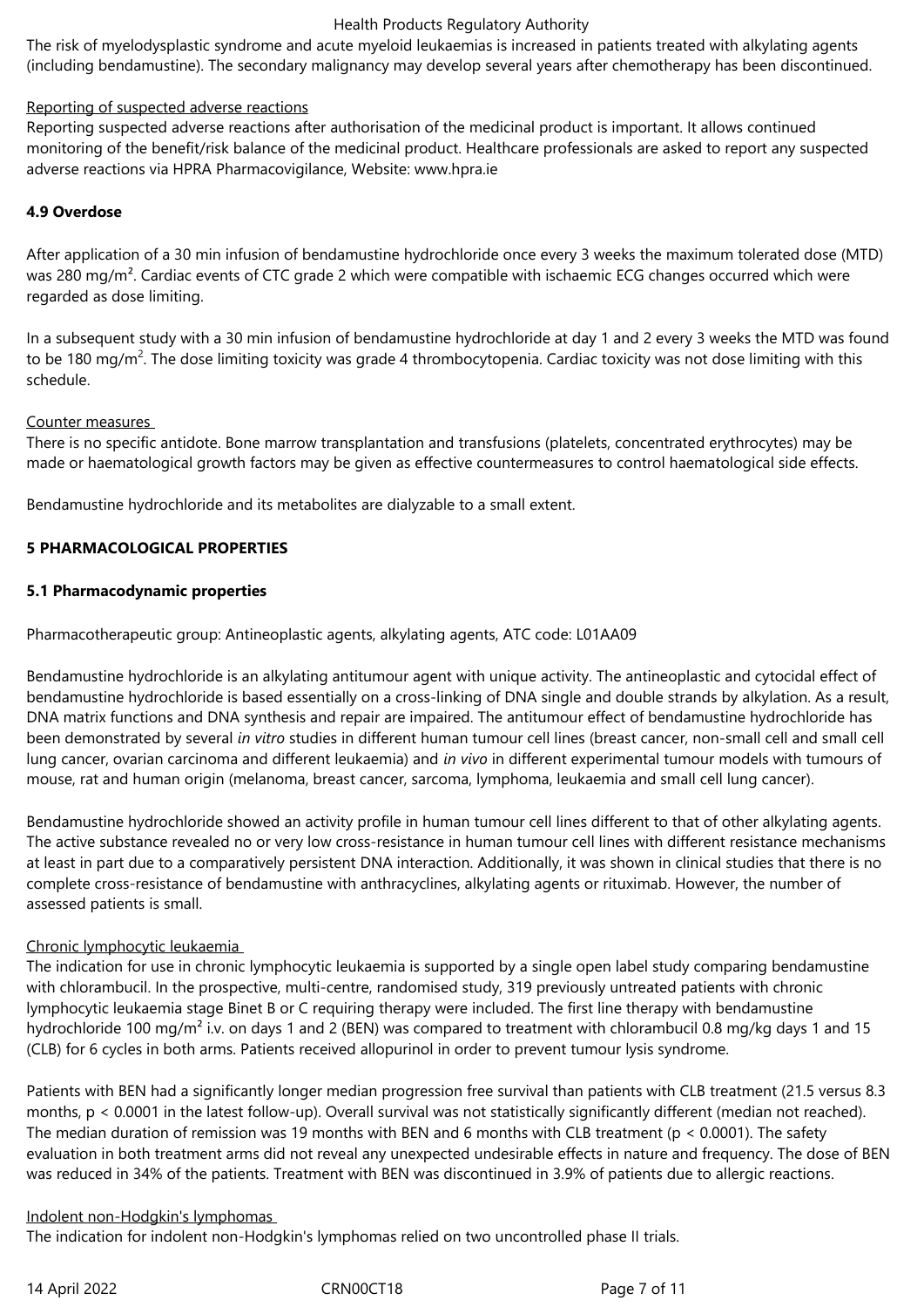In the pivotal prospective, multi-centre, open study 100 patients with indolent B-cell non-Hodgkin's lymphomas refractory to rituximab mono- or combination therapy were treated with BEN single agent. Patients had received a median of 3 previous chemotherapy or biological therapy courses. The median number of previous rituximab‑containing courses was 2. The patients had had no response or there had been progression within 6 months after rituximab treatment. The dose of BEN was 120 mg/m<sup>2</sup> i.v. on days 1 and 2 planned for at least 6 cycles. Duration of treatment depended on response (6 cycles planned). The overall response rate was 75% including 17% complete (CR and CRu) and 58% partial response as assessed by independent review committee. The median duration of remission was 40 weeks. BEN was generally well tolerated when given in this dose and schedule.

The indication is further supported by another prospective, multi-centre, open study including 77 patients. The patient population was more heterogeneous including: indolent or transformed B‑cell non‑Hodgkin's lymphomas refractory to rituximab mono- or combination therapy. The patients had no response or there had been progression within 6 months or had had an untoward reaction to prior rituximab treatment. Patients had received a median of 3 previous chemotherapy or biological therapy courses. The median number of previous rituximab‑containing courses had been 2. The overall response rate was 76% with a median duration of response of 5 months (29 [95% CI 22.1, 43.1] weeks).

# Multiple myeloma

In a prospective, multi-centre, randomised, open study 131 patients with advanced multiple myeloma (Durie-Salmon stage II with progression or stage III) were included. The first line therapy with bendamustine hydrochloride in combination with prednisone (BP) was compared to treatment with melphalan and prednisone (MP). Tolerability in both treatment arms was in line with the known safety profile of the respective medicinal products with significantly more dose reductions in the BP arm. The dose was bendamustine hydrochloride 150 mg/m<sup>2</sup> i.v. on days 1 and 2 or melphalan 15 mg/m<sup>2</sup> i.v. on day 1 each in combination with prednisone. Duration of treatment depended on response and averaged 6.8 cycles in the BP and 8.7 cycles in the MP group.

Patients with BP treatment had a longer median progression free survival than patients with MP (15 [95% CI 12‑21] versus 12 [95% CI 10-14] months) ( $p = 0.0566$ ). The median time to treatment failure was 14 months with BP and 9 months with MP treatment. The duration of remission was 18 months with BP and 12 months with MP treatment. The difference in overall survival was not significantly different (35 months BP versus 33 months MP). Tolerability in both treatment arms was in line with the known safety profile of the respective medicinal products with significantly more dose reductions in the BP arm.

## **5.2 Pharmacokinetic properties**

Pharmacotherapeutic group: Antineoplastic agents, alkylating agents, ATC code: L01AA09

Bendamustine hydrochloride is an alkylating antitumour agent with unique activity. The antineoplastic and cytocidal effect of bendamustine hydrochloride is based essentially on a cross-linking of DNA single and double strands by alkylation. As a result, DNA matrix functions and DNA synthesis and repair are impaired. The antitumour effect of bendamustine hydrochloride has been demonstrated by several *in vitro* studies in different human tumour cell lines (breast cancer, non-small cell and small cell lung cancer, ovarian carcinoma and different leukaemia) and *in vivo* in different experimental tumour models with tumours of mouse, rat and human origin (melanoma, breast cancer, sarcoma, lymphoma, leukaemia and small cell lung cancer).

Bendamustine hydrochloride showed an activity profile in human tumour cell lines different to that of other alkylating agents. The active substance revealed no or very low cross-resistance in human tumour cell lines with different resistance mechanisms at least in part due to a comparatively persistent DNA interaction. Additionally, it was shown in clinical studies that there is no complete cross-resistance of bendamustine with anthracyclines, alkylating agents or rituximab. However, the number of assessed patients is small.

# Chronic lymphocytic leukaemia

The indication for use in chronic lymphocytic leukaemia is supported by a single open label study comparing bendamustine with chlorambucil. In the prospective, multi-centre, randomised study, 319 previously untreated patients with chronic lymphocytic leukaemia stage Binet B or C requiring therapy were included. The first line therapy with bendamustine hydrochloride 100 mg/m<sup>2</sup> i.v. on days 1 and 2 (BEN) was compared to treatment with chlorambucil 0.8 mg/kg days 1 and 15 (CLB) for 6 cycles in both arms. Patients received allopurinol in order to prevent tumour lysis syndrome.

Patients with BEN had a significantly longer median progression free survival than patients with CLB treatment (21.5 versus 8.3 months,  $p < 0.0001$  in the latest follow-up). Overall survival was not statistically significantly different (median not reached). The median duration of remission was 19 months with BEN and 6 months with CLB treatment (p < 0.0001). The safety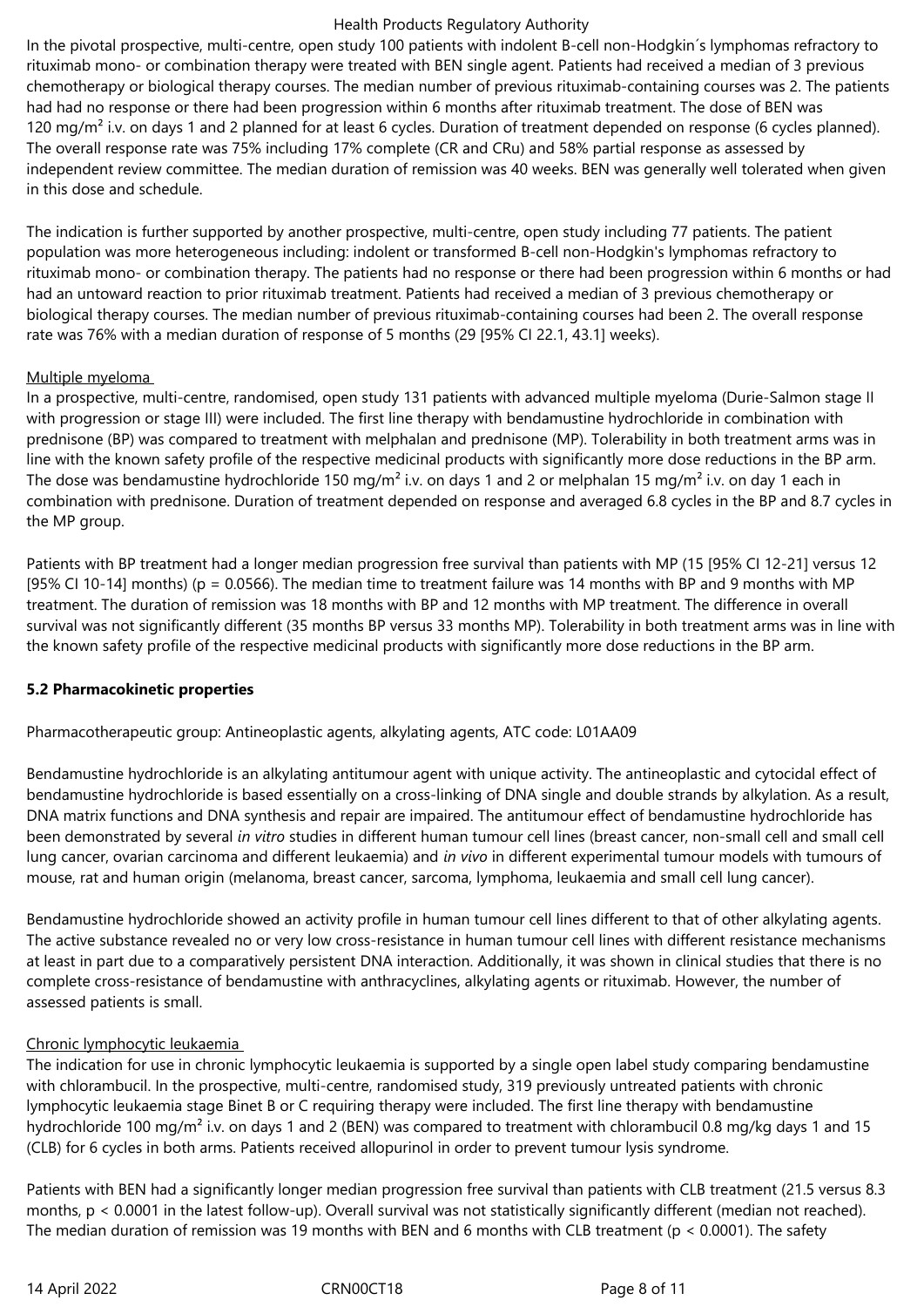evaluation in both treatment arms did not reveal any unexpected undesirable effects in nature and frequency. The dose of BEN was reduced in 34% of the patients. Treatment with BEN was discontinued in 3.9% of patients due to allergic reactions.

### Indolent non‑Hodgkin's lymphomas

The indication for indolent non-Hodgkin's lymphomas relied on two uncontrolled phase II trials.

In the pivotal prospective, multi-centre, open study 100 patients with indolent B-cell non-Hodgkin's lymphomas refractory to rituximab mono- or combination therapy were treated with BEN single agent. Patients had received a median of 3 previous chemotherapy or biological therapy courses. The median number of previous rituximab‑containing courses was 2. The patients had had no response or there had been progression within 6 months after rituximab treatment. The dose of BEN was 120 mg/m<sup>2</sup> i.v. on days 1 and 2 planned for at least 6 cycles. Duration of treatment depended on response (6 cycles planned). The overall response rate was 75% including 17% complete (CR and CRu) and 58% partial response as assessed by independent review committee. The median duration of remission was 40 weeks. BEN was generally well tolerated when given in this dose and schedule.

The indication is further supported by another prospective, multi-centre, open study including 77 patients. The patient population was more heterogeneous including: indolent or transformed B‑cell non‑Hodgkin's lymphomas refractory to rituximab mono- or combination therapy. The patients had no response or there had been progression within 6 months or had had an untoward reaction to prior rituximab treatment. Patients had received a median of 3 previous chemotherapy or biological therapy courses. The median number of previous rituximab‑containing courses had been 2. The overall response rate was 76% with a median duration of response of 5 months (29 [95% CI 22.1, 43.1] weeks).

## Multiple myeloma

In a prospective, multi-centre, randomised, open study 131 patients with advanced multiple myeloma (Durie-Salmon stage II with progression or stage III) were included. The first line therapy with bendamustine hydrochloride in combination with prednisone (BP) was compared to treatment with melphalan and prednisone (MP). Tolerability in both treatment arms was in line with the known safety profile of the respective medicinal products with significantly more dose reductions in the BP arm. The dose was bendamustine hydrochloride 150 mg/m<sup>2</sup> i.v. on days 1 and 2 or melphalan 15 mg/m<sup>2</sup> i.v. on day 1 each in combination with prednisone. Duration of treatment depended on response and averaged 6.8 cycles in the BP and 8.7 cycles in the MP group.

Patients with BP treatment had a longer median progression free survival than patients with MP (15 [95% CI 12‑21] versus 12 [95% CI 10-14] months) ( $p = 0.0566$ ). The median time to treatment failure was 14 months with BP and 9 months with MP treatment. The duration of remission was 18 months with BP and 12 months with MP treatment. The difference in overall survival was not significantly different (35 months BP versus 33 months MP). Tolerability in both treatment arms was in line with the known safety profile of the respective medicinal products with significantly more dose reductions in the BP arm.

## **5.3 Preclinical safety data**

Adverse reactions not observed in clinical studies, but seen in animals at exposure levels similar to clinical exposure levels and with possible relevance to clinical use were as follows:

Histological investigations in dogs showed macroscopic visible hyperaemia of the mucosa and haemorrhagia in the gastrointestinal tract. Microscopic investigations showed extensive changes of the lymphatic tissue indicating an immunosuppression and tubular changes of kidneys and testis, as well as atrophic, necrotic changes of the prostate epithelium.

Animal studies showed that bendamustine is embryotoxic and teratogenic.

Bendamustine induces aberrations of the chromosomes and is mutagenic *in vivo* as well as *in vitro*. In long-term studies in female mice bendamustine is carcinogenic.

## **6 PHARMACEUTICAL PARTICULARS**

## **6.1 List of excipients**

Mannitol

## **6.2 Incompatibilities**

14 April 2022 CRN00CT18 Page 9 of 11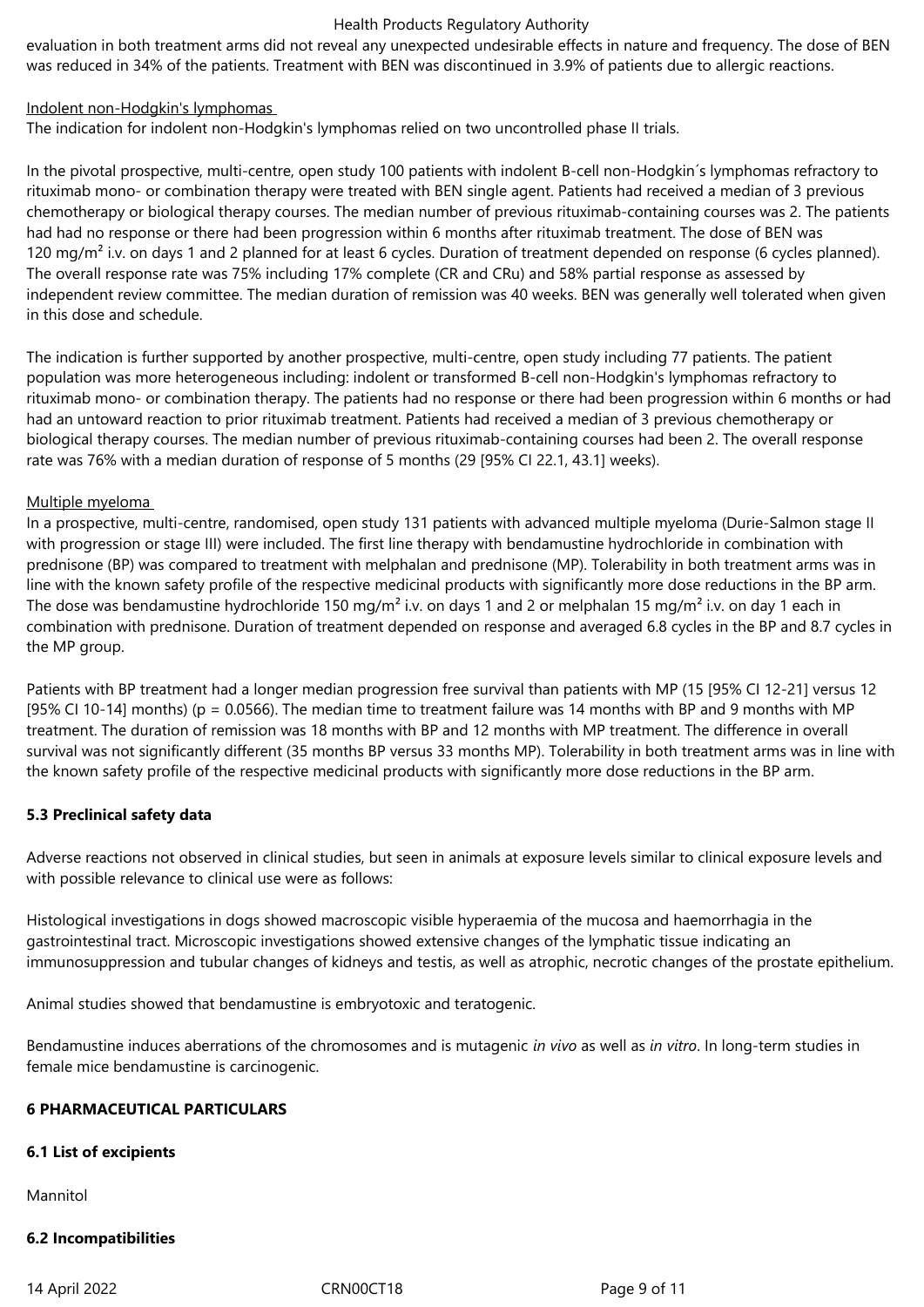This medicinal product must not be mixed with other medicinal products except those mentioned in section 6.6.

# **6.3 Shelf life**

*Before opening:* 3 years

# *Reconstituted concentrate*

The powder should be reconstituted immediately after opening of the vial. The reconstituted concentrate should be diluted immediately with 0.9% sodium chloride solution (see section 6.6).

# *Solution for infusion*

After reconstitution and dilution, chemical and physical stability has been demonstrated for 3.5 hours at 25 °C/ 60% RH, in normal light conditions and 2 days at 2 °C to 8 °C, protected from light, in polyethylene bags.

From a microbiological point of view, the solution should be used immediately. If not used immediately, in-use storage times and conditions prior to use are the responsibility of the user and would normally not be longer than 24 hours at 2 to 8°C unless reconstitution/dilution has taken place in controlled and validated aseptic conditions.

# **6.4 Special precautions for storage**

Unopened: This medicinal product does not require any special storage conditions.

For storage conditions after reconstitution or dilution of the medicinal product, see section 6.3.

# **6.5 Nature and contents of container**

Type I amber glass vials of 26 ml with type I rubber (bromobutyl) lyo-stopper and an aluminium cap with polypropylene disk. Vials are sheathed in protective sleeve.

26 ml-vials contain 25 mg bendamustine hydrochloride and are supplied in packs of 1, 5, 10 and 20 vials.

Not all pack sizes may be marketed.

# **6.6 Special precautions for disposal and other handling**

When handling bendamustine, inhalation, skin contact or contact with mucous membranes should be avoided (wear gloves and protective clothes!). Contaminated body parts should be carefully rinsed with water and soap, the eyes should be rinsed with physiological saline solution. If possible it is recommended to work on special safety workbenches (laminar flow) with liquid impermeable, absorbent disposable foil. Pregnant personnel should be excluded from handling cytostatics.

The powder for concentrate for solution for infusion has to be reconstituted with water for injection, diluted with sodium chloride 9 mg/ml (0.9%) solution for injection and then administered by intravenous infusion. Aseptic technique is to be used.

# *1. Reconstitution*

Reconstitute each vial of bendamustine containing 25 mg bendamustine hydrochloride in 10 ml water for injection by shaking;

The reconstituted concentrate contains 2.5 mg bendamustine hydrochloride per ml and appears as a clear colourless solution.

## *2. Dilution*

As soon as a clear solution is obtained (usually after 5-10 minutes) dilute the total recommended dose of bendamustine immediately with 0.9% NaCl solution to produce a final volume of about 500 ml. Bendamustine must be diluted with 0.9% NaCl solution and not with any other injectable solution.

## *3. Administration*

The solution is administered by intravenous infusion over 30-60 min. The vials are for single use only.